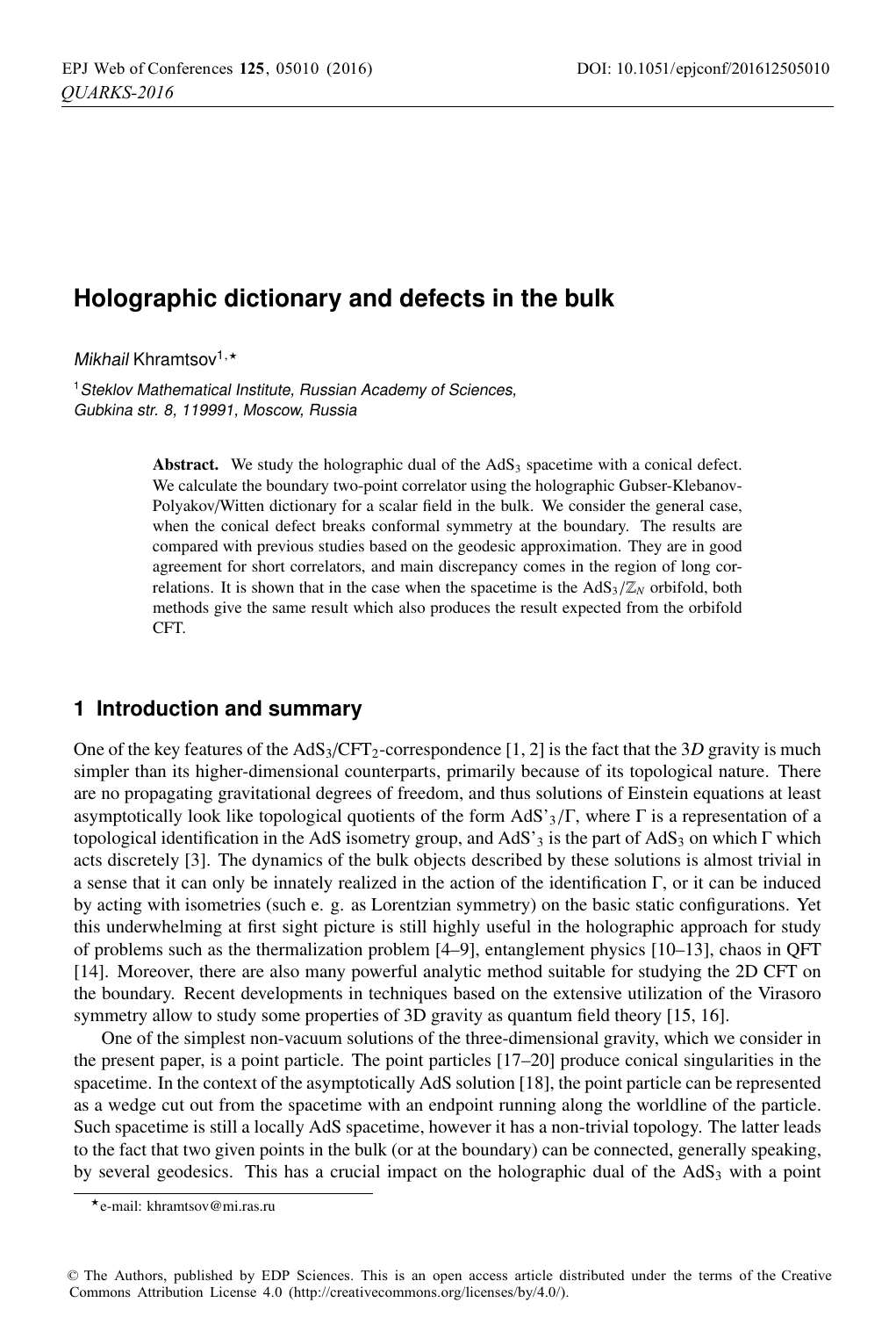particle, as was shown in the recent work [21–25] based on the geodesic approximation [26]. The main object of study therein were two-point correlation functions and the entanglement entropy in the boundary dual to the  $AdS<sub>3</sub>$ -deficit spacetime in the framework of geodesic approximation.

The goal of the present investigation is to study two-point boundary correlators in the framework of the holographic GKPW prescription  $[27, 28]$  on AdS<sub>3</sub> with a conical defect, and clarify the applicability of the geodesic approximation in the AdS-deficit spacetime by comparison of GKPW correlators to the geodesic correlators obtained in the earlier work. We find that in a certain special case, namely when the space is an orbifold  $AdS_3/\mathbb{Z}_N$  both GKPW and geodesic correlators are given by a finite sum over images which precisely matches the expected result from the orbifold CFT. In the general case we illustrate that the discontinuities in the geodesic result correspond to the non-conformal regime. In this regime the most substantial discrepancy of two computations comes from the region of long-range correlations. Similar picture is observed in the time dependence of the correlators.

# **2 Scalar field in the AdS-deficit spacetime**

#### **2.1 The background**

In 3*D* gravity the geometry with a conical singularity at the origin arises as a solution of the Einstein equations with a point-like source, which was obtained by Deser, Jackiw and t'Hooft originally in the flat space  $[17]$  and generalized to the case of constant curvature in  $[18]$ . In the AdS<sub>3</sub> case, when the negative cosmological constant is added, for a static source the solution exists only when the source is located at the origin of AdS spatial slice. A static particle in the  $AdS<sub>3</sub>$  spacetime is described by AdS3 metric in global coordinates which can be written as follows (we set AdS radius to 1):

$$
ds^2 = \frac{1}{\cos^2 \rho} \left( -dt^2 + d\rho^2 + \sin^2 \rho d\vartheta^2 \right),\tag{1}
$$

where we have the holographic coordinate  $\rho \in [0, \frac{\pi}{2})$ , and  $\vartheta \in [0, 2\pi A)$  is the angular coordinate. The size of the angle deficit is related to the mass of the particle *u* by the relation size of the angle deficit is related to the mass of the particle  $\mu$  by the relation

$$
A = 1 - 4G\mu,\tag{2}
$$

where *G* is the Newtonian constant. Then the angle deficit equals to  $\gamma = 2\pi(1 - A) = 8\pi G\mu$ . When  $A = 1$ , the spacetime is the pure AdS, and the case of  $A = 0$  is the BTZ black hole threshold.

#### **2.2 The GKPW prescription for boundary correlators in AdS-deficit space**

To calculate correlation functions in the boundary dual of the AdS-deficit spacetime, we use the Gubser-Klebanov-Polyakov/Witten (GKPW) holographic prescription [27, 28]. We use the version of the prescription for the Lorentzian signature proposed by Skenderis and van Rees [29]. We require that the partition functions of bulk and boundary theories are equal in the semiclassical limit (after the renormalization):

$$
\left\langle e^{i \int dt d\theta \varphi_0 O} \right\rangle_{\text{CFT}} = e^{i S_{on-shell}[\phi]}|_{\phi_{\text{bd}} = \varphi_0};\tag{3}
$$

where in the right hand side we have the classical action of the field evaluated on the solution of the Dirichlet boundary value problem with the boundary value of the field given by  $\varphi_0$ . The correlation functions in the boundary theory are then obtained by varying the right hand side with respect to  $\varphi_0$ . We are interested in the two-point Lorentzian correlators in the boundary theory, and therefore we need to make sure that those functional derivatives of the generating functional give a specific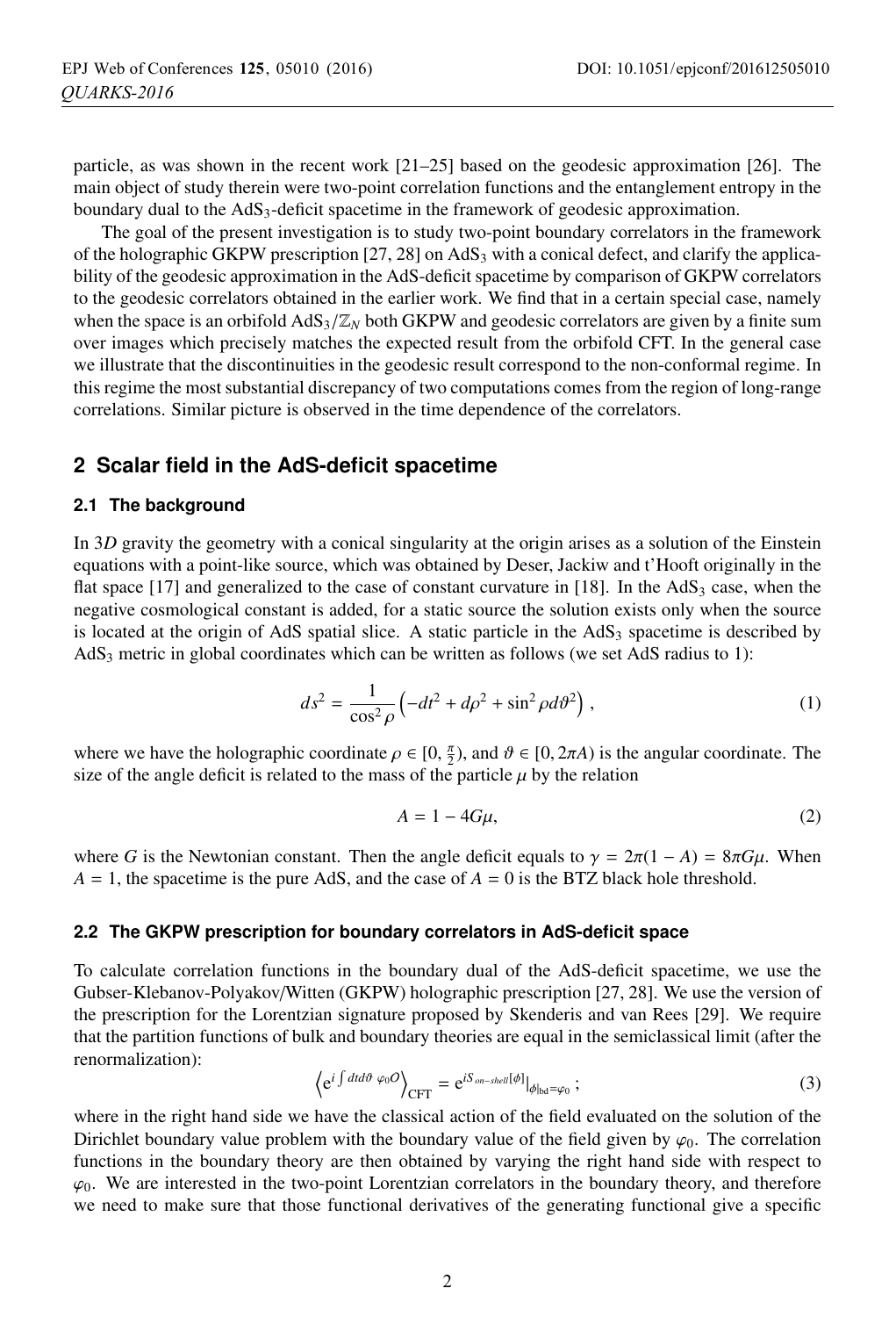two-point correlator with correct  $i\epsilon$ -prescription. To be more concrete, let us specify the contour  $C$ . Suppose it has three segments:

$$
C_{-}: t=-T+i\kappa; \ \kappa \in [0,\infty), \quad C_{0}: t \in [-T, T], \quad C_{+}: t=T-i\kappa.
$$

The CFT path integral then equals to

$$
\mathcal{Z}_{\text{boundary}}[\phi_0] = \int \mathcal{D}\phi_- \mathcal{D}\phi_+ \langle 0|\phi_-, -T \rangle \langle \phi_-, -T|e^{i\int_C d^2x \varphi_0 O}|\phi_+, T \rangle \langle \phi_+, T|0 \rangle , \qquad (4)
$$

where the source  $\phi_0$  satisfies the condition  $\varphi_0(\pm T) = 0$ .

Wave function insertions can be interpreted as Euclidean path integrals with no sources present and with specified boundary conditions. It is natural then to construct a write a holographic dual to this quantity as  $\mathcal{Z}_{bulk} = e^{-S_-+iS_0-S_+}$ , where

$$
S_0 = \frac{1}{2} \int_{-T}^{T} dt \int d^{d-1}x \sqrt{-g} \left( -(\partial \phi)^2 - m^2 \phi^2 \right) |_{\phi = \Phi_0},
$$
\n(5)

$$
S_{-} = \frac{1}{2} \int_{-\infty}^{0} d\tau \int d^{d-1}x \sqrt{g} \left( (\partial \phi)^2 + m^2 \phi^2 \right) \vert_{\phi = \Phi_{-}},
$$
\n(6)

$$
S_{+} = \frac{1}{2} \int_{0}^{\infty} d\xi \int d^{d-1}x \sqrt{-g} \left( (\partial \phi)^{2} + m^{2} \phi^{2} \right) |_{\phi = \Phi_{+}}.
$$
 (7)

The action  $S_0$  is that of a scalar field theory on a AdS-deficit spacetime with Lorentzian signature, computed on a solution  $\Phi_0$  of the field equation, which satisfies the Dirichlet boundary conditions with  $\phi$ (boundary) =  $\varphi_0$ . The solutions of the equations of motion  $\Phi$  for the Euclidean actions  $S$   $\pm$  are not supposed to generate any boundary sources, so they are required to simply decay when approaching to the boundary of the Euclidean AdS-deficit bulk spacetime. In addition, all solutions Φ are required to be regular at the origin of the spacetime.

The discussed on-shell actions have by definition vanishing bulk terms, but they also have generally non-trivial surface terms [29]. Those can be of two kinds: AdS boundary terms and corner terms from integration along the time segments. While the terms of the first kind are exactly what we need to study boundary theory, the terms of the second kind should vanish, since we do not have a consistent analytic continuation into the complex time plane of the usual relation (3) otherwise. The cancellation of the corner terms happens is we impose the matching conditions on the solutions Φ:

$$
\Phi_{-}|_{\tau=0} = \Phi_0|_{t=-T}, \qquad \Phi_0|_{t=T} = \Phi_+|_{\xi=0}; \tag{8}
$$

$$
i\partial_t \Phi_0|_{t=-T} + \partial_\tau \Phi_-|_{\tau=0} = 0, \qquad i\partial_t \Phi_0|_{t=T} + \partial_\tau \Phi_+|_{\xi=0} = 0.
$$
 (9)

These conditions basically mean *C*1-smoothness of Φ as a solution of the EOM on the entire contour. The next step is to find the solutions  $\Phi$  themselves.

To construct the bulk solution, we define the bulk-boundary propagator as a function  $R_{\omega l}(\rho)$ , through which the Lorentzian solution  $\Phi_0$  can be expressed in following way:

$$
\Phi_0(\rho, t, \vartheta) = \frac{1}{(2\pi)^2} \sum_{l \in \mathbb{Z}} \int d\omega \, e^{-i\omega t + i\frac{l}{A}\vartheta} \varphi_0(\omega, l) R_{\omega, l}(\rho) \,, \tag{10}
$$

where  $\varphi_0(\omega, l)$  is Fourier image of  $\varphi_0(t, \vartheta) = \Phi_0(t, \rho, \vartheta)|_{\rho = \pi/2}$ . We also introduce the notations  $h_{\pm} =$  $\frac{1}{2}(1 \pm \sqrt{1+m^2}), v = h_+ - h_-.$  For the boundary condition

For the boundary condition to be satisfied, we normalize *R* in such way that  $R(\rho = \frac{\pi}{2} - \epsilon) = \epsilon^{2h} +$ <br>It is clear that in our case *R* is defined by the fundamental mode solution which is regular at the ... . It is clear that in our case *<sup>R</sup>* is defined by the fundamental mode solution which is regular at the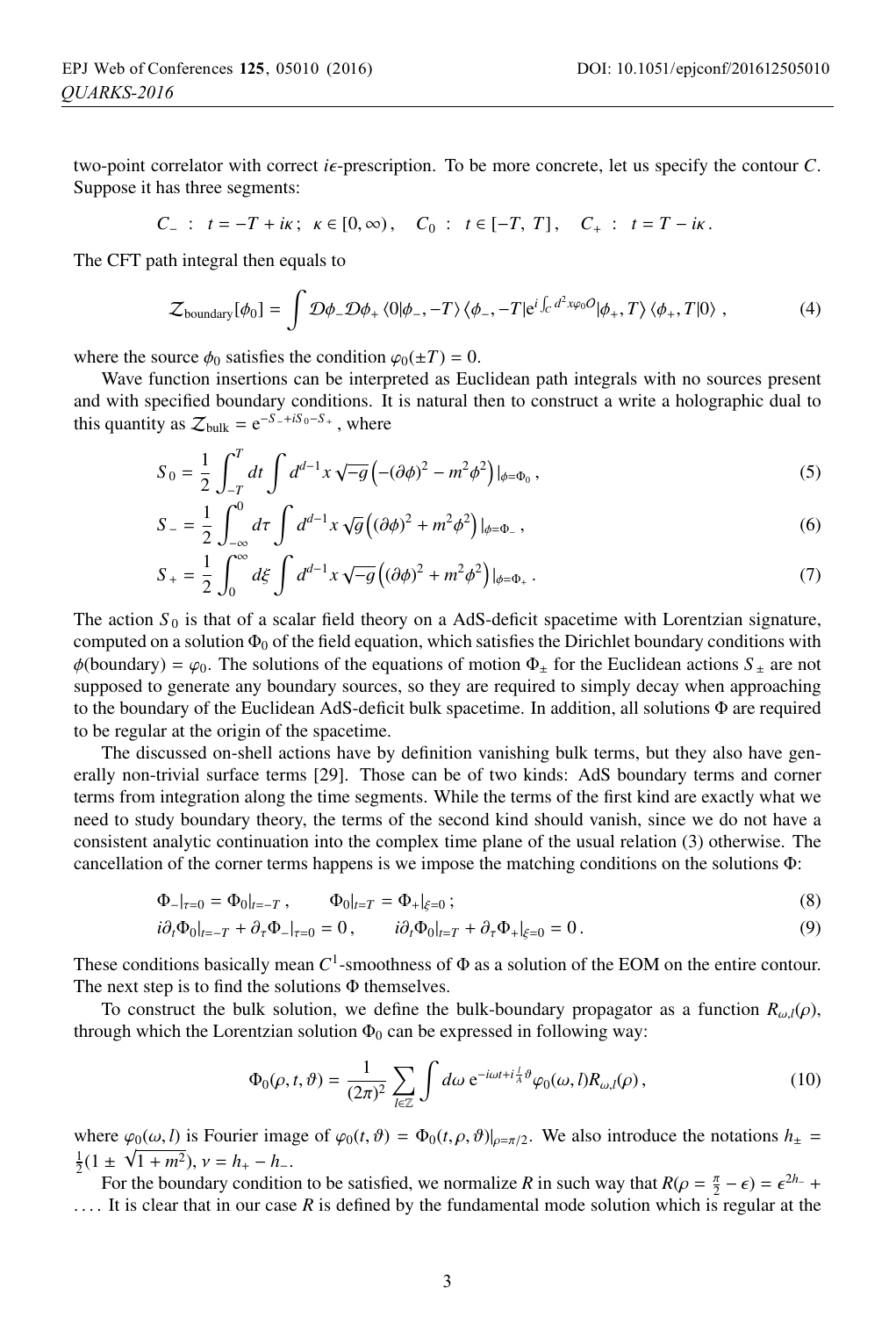origin. The non-normalizable (growing) part of the solution has the unit as a coefficient in front of the leading power of  $\rho$ , providing the saturation of the boundary condition, and also has analytic behaviour in the frequency space in all (growing) orders, since all poles from gamma-functions compensate each other.

However, the normalizable (decaying) piece is not analytic in the complex frequency plane. The leading coefficient can be read off from the representation of the mode solution as a sum of normalizable and non-normalizable solutions<sup>1</sup>. It equals to  $\alpha(\omega, l)\beta(\omega, l)$ , where

$$
\alpha(\omega, l) := \frac{1}{\nu!(\nu-1)!} \frac{\Gamma((h_+ + \frac{1}{2}(\frac{|\ell|}{A} + \omega))\Gamma(h_+ + \frac{1}{2}(\frac{|\ell|}{A} - \omega))}{\Gamma(h_- + \frac{1}{2}(\frac{|\ell|}{A} + \omega))\Gamma(h_- + \frac{1}{2}(\frac{|\ell|}{A} - \omega))},
$$
\n(11)

$$
\beta(\omega, l) := -\left(\psi\left(h_+ + \frac{1}{2}\left(\frac{|l|}{A} + \omega\right)\right) + \psi\left(h_+ + \frac{1}{2}\left(\frac{|l|}{A} - \omega\right)\right)\right) + \dots ;\tag{12}
$$

Here  $\psi$  is the digamma function - the main source of singularities. Those digamma functions which are independent of  $\omega$  are denoted as ... and will be ignored in future since they do not contribute to singularities. The poles of  $\beta$  are located at

$$
\omega_{nl}^{\pm} = \pm (2h_+ + 2n + \frac{|l|}{A}), \qquad n \in \mathbb{Z}_+ \, ; \tag{13}
$$

In order for (10) to be well-defined, the contour of integration around the frequency poles needs to be specified. We rewrite  $(10)$  as

$$
\Phi_0(\rho, t, \vartheta) = \sum_{l \in \mathbb{Z}} \int_C \frac{d\omega}{(2\pi)^2} e^{-i\omega t + i\frac{l}{A}\vartheta} \varphi_0(\omega, l) R_{\omega,l}(\rho) + \sum_{\pm} \sum_{l \in \mathbb{Z}} \sum_{n=0}^{\infty} c_n^{\pm} e^{-i\omega_n^{\pm} t + i\frac{l}{A}\vartheta} \text{Res}(R_{\omega,l}(\rho))|_{\omega = \omega_{nl}}, \quad (14)
$$

We have here integration over some reference contour C, and arbitrary coefficients  $c_{nl}^{\pm}$  deform the contour by adding or removing extra poles to the sum over residues defined by C. One can show, that if one takes C to be of Feynman form, than from the condition  $\varphi_0(\pm T, \vartheta) = 0$ , and matching conditions (8,9) it follows that all  $c_{nl}^{\pm}$  are zero. The shape of the time contour *C* through matching conditions for the bulk field defines the shape of the contour  $C$  in the frequency space, resulting in any desirable behaviour of correlators.

Now we can use the bulk-boundary propagator to calculate the bulk on-shell action and compute the correlation functions of a scalar operator O of conformal dimension  $\Delta = 2h_+ = 1 + v$ . Varying over  $\varphi_0$  twice, we obtain the Feynman propagator:

$$
\langle T O_{\Delta}(t_1, \vartheta_1) O_{\Delta}(t_2, \vartheta_2) \rangle = \frac{2(\Delta - 1)\theta(t_1 - t_2)}{\pi} \sum_{l \in \mathbb{Z}} \sum_{n=0}^{\infty} \alpha(\omega_{nl}, |l|) e^{-i\omega_{nl}^{+}(t_1 - t_2) + i\frac{l}{\Delta}(\vartheta_1 - \vartheta_2)} + \\ + \frac{2(\Delta - 1)\theta(t_2 - t_1)}{\pi} \sum_{l \in \mathbb{Z}} \sum_{n=0}^{\infty} \alpha(\omega_{nl}, |l|) e^{-i\omega_{nl}^{-}(t_1 - t_2) + i\frac{l}{\Delta}(\vartheta_1 - \vartheta_2)}.
$$
 (15)

It is easy to extract Wightman correlators:

$$
\langle O_{1+\nu}(t,\vartheta)O_{1+\nu}(0,0)\rangle = \frac{2}{\pi(\nu-1)!^2} \sum_{l\in\mathbb{Z}} \sum_{n=0}^{\infty} \frac{(n+\nu)!}{n!} \frac{\left(n+\frac{|l|}{A}+\nu\right)!}{\left(n+\frac{|l|}{A}\right)!} \times e^{-i(1+\nu+2n)t-i\frac{|l|}{A}t+i\frac{l}{A}\vartheta};\tag{16}
$$

<sup>&</sup>lt;sup>1</sup>See [30] for thorough discussion of (non)-normalizable mode solutions in the pure AdS case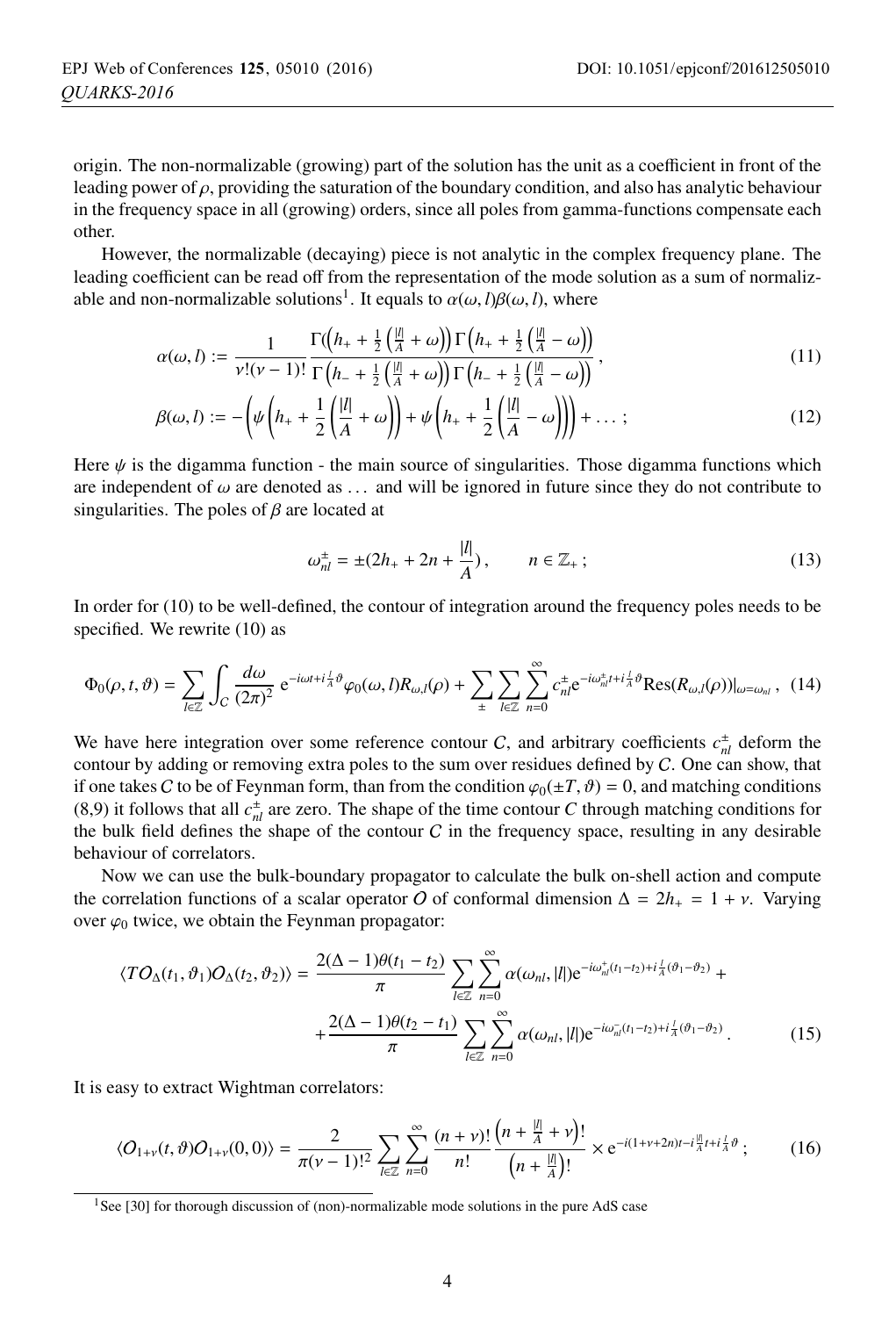

Figure 1: Inverse equal time correlators obtained via GKPW prescription and the geodesic image method for  $A = \frac{3}{4}$  for different conformal weights. Contributions of discontinuities in the geodesic result (represented by the brown line) diminish as  $\Delta$  increases.

where we have used (11) to write the result more explicitly and omitted the  $\epsilon$ -prescription. In case of  $v = 0$  the summation can be performed explicitly:

$$
\langle O_1(t,\vartheta)O_1(0,0)\rangle = \frac{1}{\pi} \frac{\sin\frac{t}{A}}{\sin t} \frac{1}{\cos\frac{t}{A} - \cos\frac{\vartheta}{A}}.
$$
 (17)

Then the result for arbitrary integer  $v = \Delta - 1$  by differentiating the sum and formally written as

$$
\langle O_{1+\nu}(t,\vartheta)O_{1+\nu}(0,0)\rangle = \frac{\nu}{2^{\nu}(\nu-1)!\pi}(-1)^{\nu}\frac{\partial^{\nu}}{\partial(\cos t)^{\nu}}\left(\frac{\sin\frac{t}{A}}{\sin t}\frac{1}{\cos\frac{t}{A}-\cos\frac{\vartheta}{A}}\right). \tag{18}
$$

## **3 Comparison with geodesic approximation**

The geodesic prescription for correlation functions [26] dual to particles (both static and moving) in  $AdS<sub>3</sub>$  has been constructed in [21–25]. It takes into account geodesics which wind around conical defects functions by including the contributions of image geodesics generated by the identification isometry. As a result, one gets an image method for the two-point correlation function. However, by construction, the number of geodesic images is always finite, unlike in case of image method for a Green's function problem. Also, the correlator given by the geodesic image method sum has discontinuities in its dependence on the angular coordinate. This is because the number of possible windings of a geodesic between two given points in general case depends on their position. As we see, this fact contributes to the deviation from the GKPW correlator, see [32] for more details. In this section we compare the GKPW correlators given by (17,18) with correlators given by the geodesic approximation.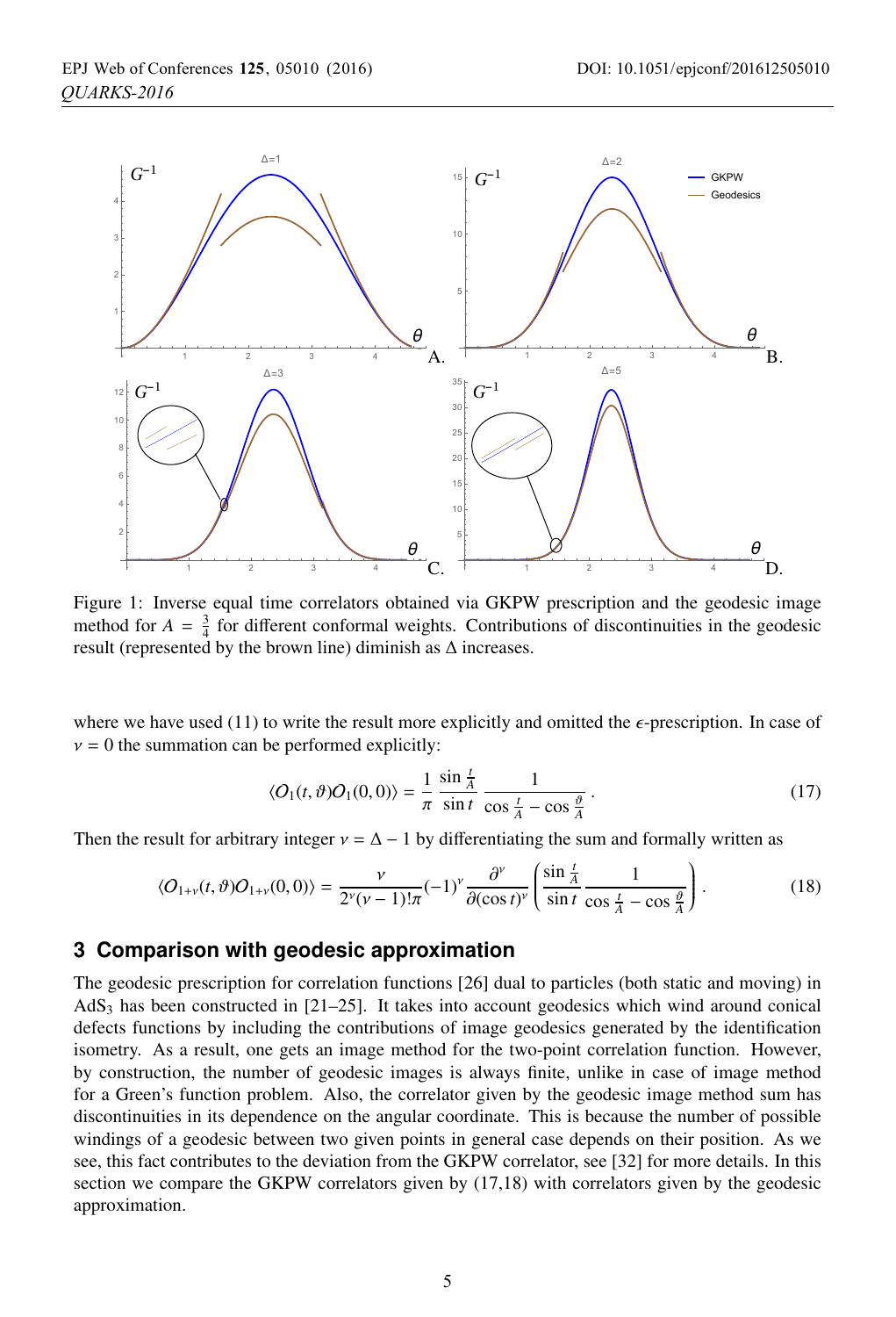

Figure 2: Time dependence of the inverse correlators obtained by GKPW and geodesic prescriptions. Plots A-C show the increase of discrepancy between two prescriptions in case of  $\Delta = 1$  when the deficit parameter is close to the orbifold value  $A = \frac{1}{3}$ . Plot D shows the discrepancy for  $\Delta = 3$ . The value of angular variable is fixed  $\vartheta = \frac{\pi}{6}$ .

### **3.1 Special case: AdS**<sup>3</sup>/Z*N***-orbifold**

First, we consider a special case when  $A = 1/N$ , where  $N = 1, 2, 3, \ldots$ . In this case the spacetime is a conical orbifold  $AdS_3/\mathbb{Z}_N$ . It is important to note that the boundary of this spacetime preserves asymptotic Virasoro symmetry [13, 31]. In our case, one can show that in this case a sum over images emerges naturally:

$$
\frac{2}{(\nu-1)!^2 \sum_{l \in \mathbb{Z}} \sum_{n=0}^{\infty} \frac{(n+\nu)!}{n!} \frac{(n+N|l|+\nu)!}{(n+N|l|)!} e^{-i(1+\nu+2n)t -i|l|Nt + ilN\theta} = \frac{\nu^2}{2^{\nu} N} \sum_{k=0}^{N-1} \left( \frac{1}{\cos t - \cos\left(\theta + 2\pi \frac{k}{N}\right)} \right)^{\nu+1} \tag{19}
$$

and thus we get for arbitrary integer  $\Delta > 1$  ( $\Delta = 1$  case yields a different constant prefactor):

$$
\langle O_{\Delta}(t,\vartheta)O_{\Delta}(0,0)\rangle = \frac{2(\Delta-1)^2}{\pi N} \sum_{k=0}^{N-1} \left(\frac{1}{2(\cos t - \cos\left(\vartheta + 2\pi \frac{k}{N}\right))}\right)^{\Delta}.
$$
 (20)

The geodesic approximation [23–25] gives the same result up to a constant prefactor. Moreover, this formula coincides with the two-point correlator in the orbifold CFT obtained by usual image method [13, 32]. Thus, in the orbifold case we have a full agreement of GKPW, geodesic and CFT computations.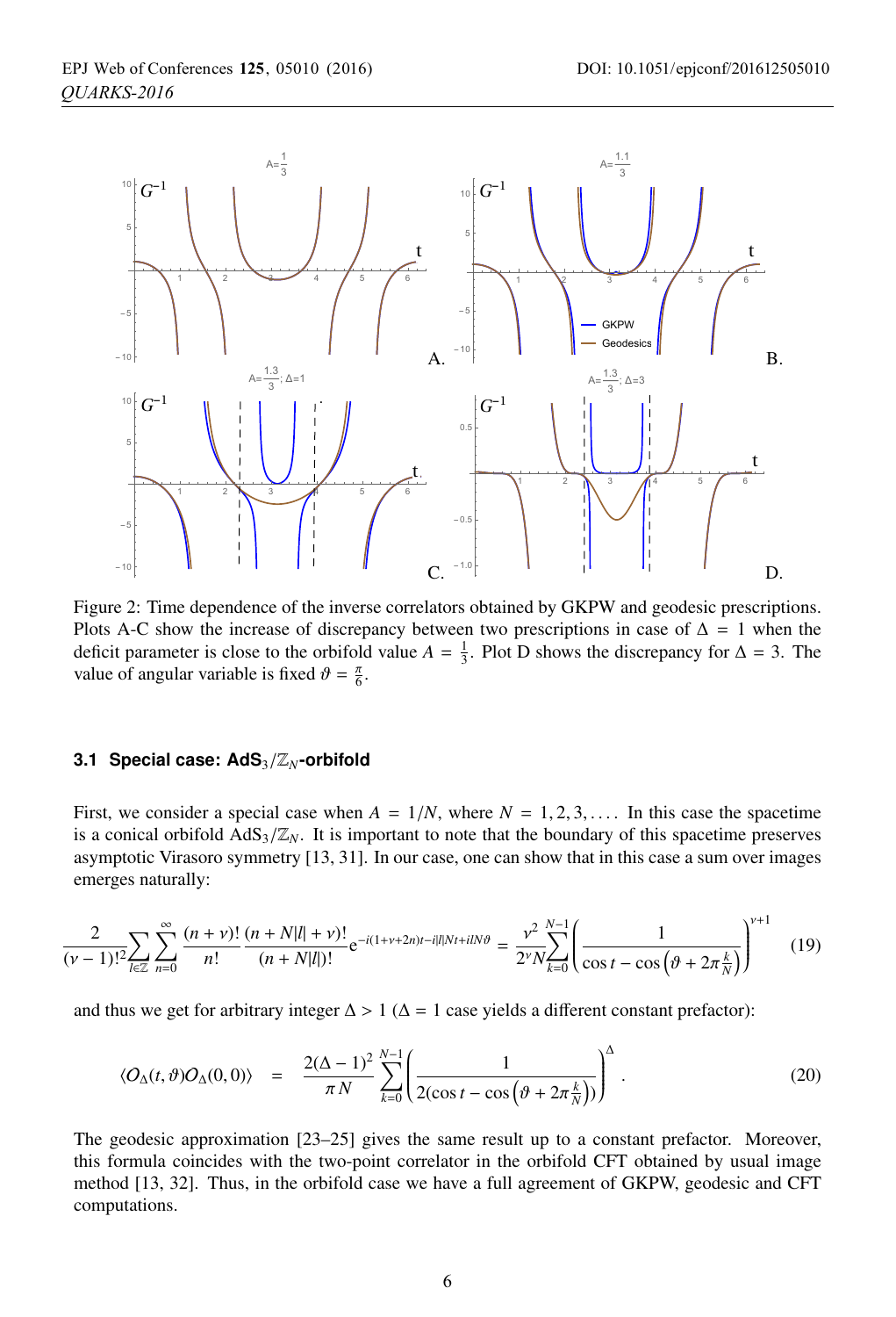### **3.2 General case: temporal and angular dependences**

In the general case the angle deficit breaks the asymptotic Virasoro symmetry at the boundary. This effect is sharply manifest in correlators given by the geodesic image method [32]. The geodesic twopoint correlator acquires discontinuities in its angular dependence, which is reflected in the fig. 1. We see that there is a discrepancy between two holographic prescriptions, and GKPW prescriptions has the largest difference from the geodesic prescription in the region of long-range correlations, where the longest geodesics contribute. This difference, however, diminishes for large  $\Delta$ .

The correlators calculated via GKPW and geodesic prescriptions also start exhibit slight differences in their time dependence if one moves the deficit parameter from the orbifold value. As illustrated in fig. 2A-C, once one deforms the orbifold, the GKPW inverse correlator obtains an additional zero. For general non-orbifold angle deficits geodesic and GKPW correlators have different number of poles. This effect does not depend on the value of angle and, in general, on the number of geodesic images: we see in Fig.2C that the number of images has decreased, and GKPW expression reflects this as well, but still keeps its extra zero. The comparison of plots C and D in Fig.2 shows that while increasing the conformal dimension does not insure that the analytic structure of correlators in the region between the dashed lines is not completely in agreement for increasing Δ, geodesic correlator still approaches the GKPW expression quantitatively.

## **Acknowledgements**

The paper is based on the talk given at the 19th International Seminar on High Energy Physics "Quarks 2016" at Pushkin, Russia on 29 May - 4 June, 2016. I am very grateful to the organizers of the Quarks conference for the opportunity to give a talk and for inspiring atmosphere. I am also thankful to Dmitrii Ageev, Irina Aref'eva and Maria Tikhanovskaya for many useful discussions. The work is supported by the Russian Science Foundation (project 14-50-00005, Steklov Mathematical Institute).

## **References**

- [1] J. M. Maldacena, Adv. Theor. Math. Phys. 2, 231-252 (1998), [hep-th/9711200].
- [2] O. Aharony, S. S. Gubser, J. M. Maldacena, H. Ooguri and Y. Oz, Phys. Rept. 323, 183 (2000) [hep-th/9905111].
- [3] A. Maloney and E. Witten, JHEP 1002, 029 (2010) [arXiv:0712.0155 [hep-th]].
- [4] V. Balasubramanian *et al.*, Phys. Rev. D 84, 026010 (2011) [arXiv:1103.2683 [hep-th]].
- [5] E. Caceres and A. Kundu, JHEP 1209, 055 (2012) [arXiv:1205.2354 [hep-th]].
- [6] V. Balasubramanian *et al.*, JHEP 1304, 069 (2013) [arXiv:1212.6066 [hep-th]].
- [7] I. Aref'eva, A. Bagrov and A. S. Koshelev, JHEP 1307, 170 (2013) [arXiv:1305.3267 [hep-th]].
- [8] I. Ya. Aref'eva, Phys. Usp. 57, 527 (2014).
- [9] I. Y. Aref'eva, TMF, 182 (2015), 3, arXiv:1503.02185 [hep-th].
- [10] S. Ryu and T. Takayanagi, Phys. Rev. Lett. **96**, 181602 (2006) [hep-th/0603001].
- [11] V. E. Hubeny, M. Rangamani and T. Takayanagi, JHEP 0707, 062 (2007) [arXiv:0705.0016 [hep-th]].
- [12] T. Albash and C. V. Johnson, New J. Phys. 13, 045017 (2011) [arXiv:1008.3027 [hep-th]].
- [13] V. Balasubramanian, B. D. Chowdhury, B. Czech and J. de Boer, JHEP 1501, 048 (2015) [arXiv:1406.5859 [hep-th]].
- [14] J. Maldacena, S. H. Shenker and D. Stanford, "A bound on chaos," arXiv:1503.01409 [hep-th].